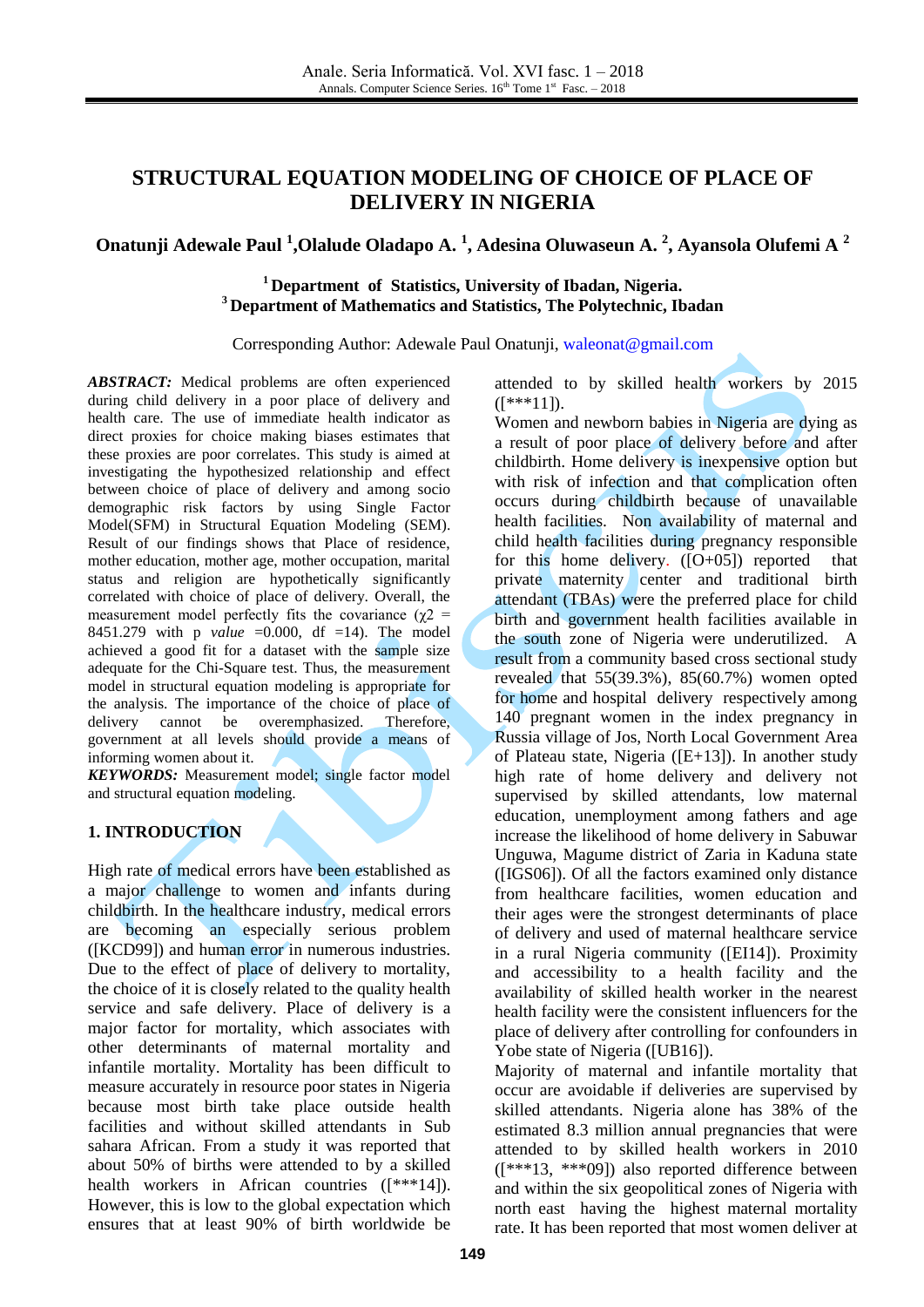home for reasons. From recent Demograph and Health Survey (DHS) data in more than 50 developing countries shows that women with little education, little knowledge of heath service are less likely to use basic health service such as immunization, maternal care and family planning. The identified reasons for not using obstetric services are financial constraints, lack of awareness of maternity waiting homes, no perceived need for such service, preference for home delivery and location.

## **2. LITERATURE REVIEW ON STRUCTURAL EQUATION**

Structural Equation Modeling (SEM) is a multiple regression method of analysis for testing hypotheses about the relationship among observed and unobserved, latent variable ([Hoy95]). SEM was invented and had its roots in path analysis by the geneticist Sewall Wright ([Wri18, TK09]). It is visualized by Graphical path diagrams. This Path diagram consists of boxes and circles connected by arrow. These arrows are single headed arrow to define causal relationship (regression coefficients) in the model and double headed arrows to indicate covariance or correlation and in extension means and variance ([Ard96]). Latent (unmeasured) variables are represented by circles and observe (measured) variables by rectangles or squares. SEM is classed into a measurement model and a structural model. The measurement model relates observed responses or 'indicators' to latent variables and sometimes to observed covariates while structural model then specifies relations among latent variables and regressions of latent variables on observed variables. ([JMB82]) proposed two step approach to SEM to assess the fit of the structural equation model among latent variables (structural model) independently of assessing the fit of the observed variables to the latent variables (measurement model) and in addition establishing relationship between measurement and structural model.

The measurement models comprise of both confirmatory factor models and mixture models (e.g., latent class analysis). In the full structural equation or LInear Structural RELations (LISREL) model, the following relations are specified among continuous latent dependent variables  $\eta = (\eta_1, \eta_2, \ldots, \eta_n)$  and continuous latent explanatory variables  $\xi = (\xi_1, \xi_2, \dots, \xi_m)$ 

$$
\eta = B\eta + \Gamma\xi + \zeta \tag{1}
$$

Here **B** is a matrix of structural parameters relating the latent dependent variables to each other,  $\Gamma$  is a matrix of structural parameters relating latent dependent variables to latent explanatory variables and  $\zeta$  is a vector of disturbances. We define  $\Phi$  $=cov(\xi)$  and  $\Psi = cov(\zeta)$  and assume that  $E(\zeta)$  $)=0, E(\xi) = 0$  and cov $(\xi, \zeta) = 0$ .

Confirmatory factor models are specified for  $\xi$ 

$$
y = \Delta_y \xi + \delta \tag{2}
$$

where **y** are continuous measures,  $y$  is the factor loading matrix and  $\Delta_y$  is the covariance matrix of  $\Theta_{\delta}$ . It is assumed that E( $\delta$ )=**0**, cov( $\delta$ ,  $\xi$ )=**0**. Thus, y is the observed variables in vector defined as deviation from the mean and the unobserved variable in vector  $\xi$  is uncorrelated with the error term. The error term are assumed to be uncorrelated across equations in the system

## **3. STATISTICAL ANALYSIS**

Single Factor Model in SEM typically requires that the choice of place of delivery (latent variable) is operationalized by multiple socio demographic risk factors (manifest variables). This is appropriate for describing the mapping of the risk factors onto the choice of place of delivery, leading to the measurement equation. Traditionally, these models have directly mapped observed features of alternatives and observed characteristics of decision makers to overt choice behavior. To overcome the problem of choice of place of delivery as unobservable variable and the use of immediate health indicators as direct of proxies for preferences biase parameter to the extent that these proxies are poor correlate with the choice, the choice of place of delivery should be estimated using latent variable model

A vector of latent variable choice of place of delivery is indirectly observed via a vector of  $x = ($  resid, educt, religi, mage, marit, wealt and occup) , observable variables. The measurement model is thus defined as

$$
manifest_{il} = \Delta_m construct_{il} + error_{il}
$$
 (3)

The matrix  $\Delta_m$  ( $q \times n$ ) is a so-called factor loading matrix and the element of  $\Delta_m$  pertaining to manifest *i* and construct *l* is denoted  $\lambda_i^{(m)}$ . In addition, manifest equations defined where construct is a vector of individual choice of place of delivery to affect the offered manifests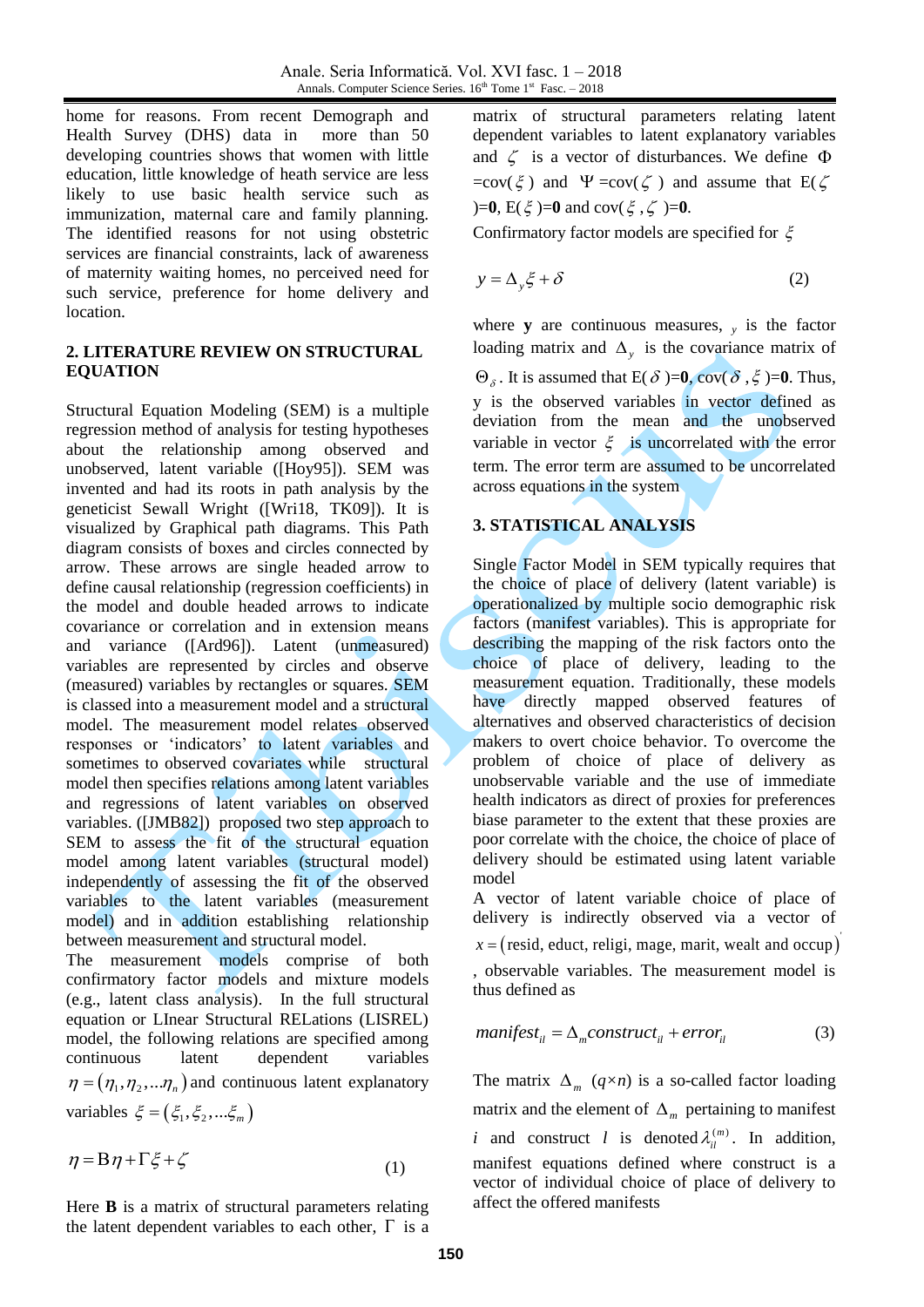#### **4. DATA AND METHOD**

The data used in this study came from 2013 NDHS. This data set is considered more appropriate for the study because it is a nationally representative sample with a relatively large number of observations on the outcome variable. The survey was designed to gather information on maternal health and obstetric fistula from women of reproductive age (15–49 years). These are provided at national and regional levels; urban and rural areas and at state (district) level. The 2013 NDHS employed a two-stage sampling design. A total of 34,596 women were individually interviewed, and 97% of them were successfully interviewed. Information was collected, among other things, on where the children were given birth to and health care the woman enjoyed during delivery. The alternative place of delivery available and analyzed in this study are: home which includes respondent's home and other homes; public sector which encompasses government hospitals, government health centers/health posts and other public health facilities; private sector which incorporates private hospital centers and other private health facilities; and (4) others; that is, births that took place in any other place not covered by any of the other three categories. These include births that take place in the farm, market place and so on. The individual level variables included in the analysis were mother's age, marital status, type of place of residence, woman's educational status, woman's occupation, wealth index and religion. Some of the categorical variables were recorded. Table 1 presents detailed descriptions of all variables included in the analyses and distributions of variables in fig  $1, 2, 3, 4, 5$  and 6.

| rable 1. Description of variables |                                              |  |  |  |  |  |  |
|-----------------------------------|----------------------------------------------|--|--|--|--|--|--|
| <b>Variable</b>                   | <b>Description</b>                           |  |  |  |  |  |  |
| Educt                             | Maternal education with categories, no       |  |  |  |  |  |  |
|                                   | education=0,primary school=1,secondary       |  |  |  |  |  |  |
|                                   | education= $2$ and tertiary education= $3$   |  |  |  |  |  |  |
| Occupt                            | Mother's occupation with categories, no      |  |  |  |  |  |  |
|                                   | working= $0$ and working= $1$                |  |  |  |  |  |  |
| Relig                             | Religion of the respondent, Christianity and |  |  |  |  |  |  |
|                                   | catholic=0, islam=1,traditional =2 and other |  |  |  |  |  |  |
|                                   | (including missing values) $=3$              |  |  |  |  |  |  |
| Marital                           | Marital status of the pregnant women, never  |  |  |  |  |  |  |
|                                   | in union=0, married=1, living with           |  |  |  |  |  |  |
|                                   | partner=2,widowed=3, divorced=4,             |  |  |  |  |  |  |
|                                   | $separate = 5$                               |  |  |  |  |  |  |
| Wealt                             | Income status of mother, poorest=1,          |  |  |  |  |  |  |
|                                   | poorer=2, middle=3, richer=4 and richest=5   |  |  |  |  |  |  |
| Resid                             | Mother place of residenc3, rural=1 and       |  |  |  |  |  |  |
|                                   | $urban=2$                                    |  |  |  |  |  |  |
| Mage                              | Mother age are categorized, $<$ 26 year=     |  |  |  |  |  |  |



This chart shows the distribution of wealth index and divided into four categories. Richer group recorded the highest among other groups. This means that women in this group and the richest group are active to make choice from place of delivery. Besides, the poorest group, poorer and middle groups are left out to make preference; however, contrary to believe that women in middle class are not as many as those in richer and richest classes.



**Figure 2: Distribution of religion**

The religion distribution is also divided into four groups with which women that practice Christianity are more than Islam. Women that are practicing other (including nothing) are the lowest.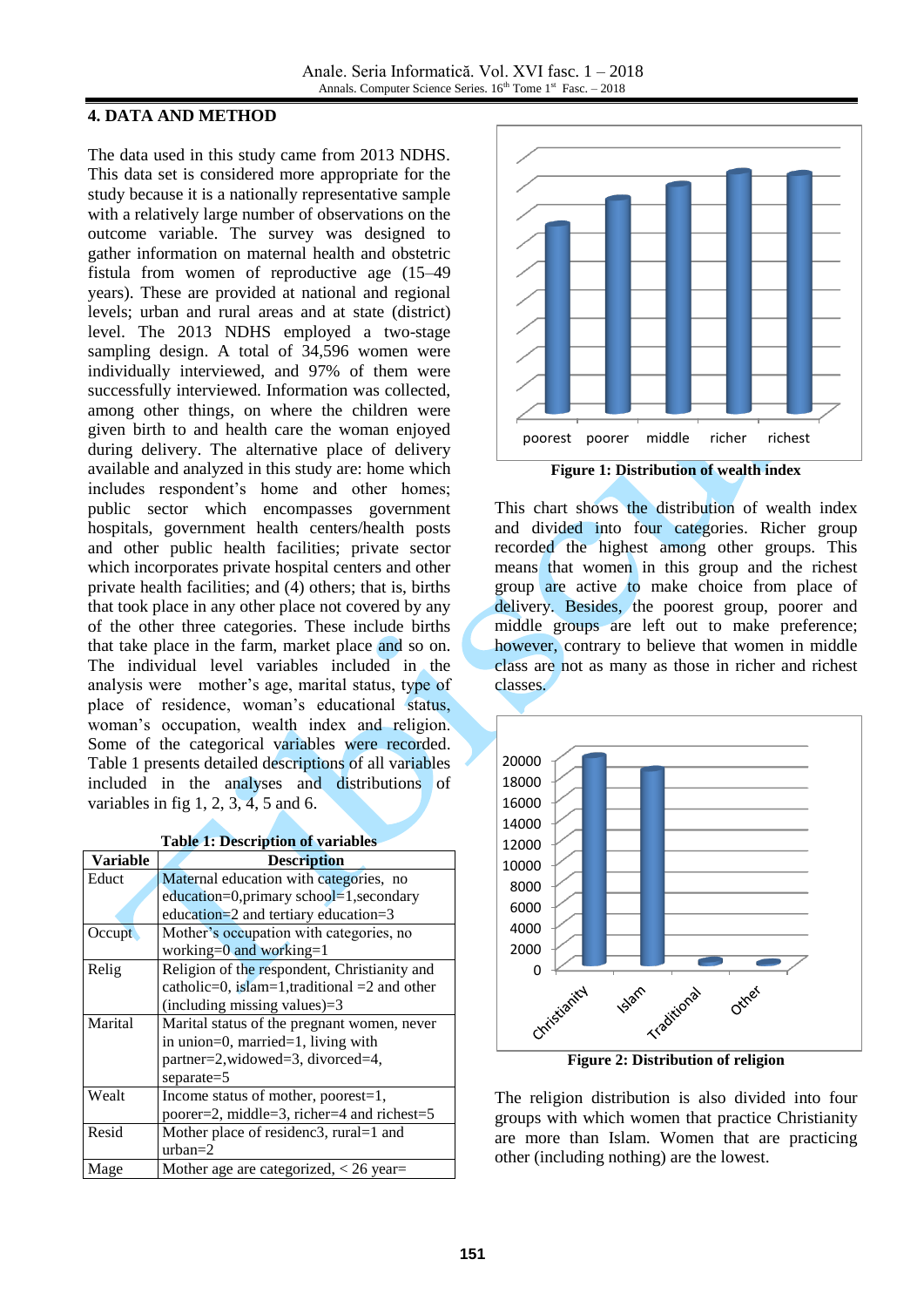J



Respondents are categorized into four groups. These people are economically active and at their reproductive age. It is obvious from that chart that women less than 26 years of age are pregnant and more than total number of other groups considered in the Nigeria.



**Figure 4: Bar chart of mother's educational status**

Women considered in this study had primary, secondary, higher education and no education. The pregnant women that had secondary education are more compared to those that had primary, higher education. However, the number of women at reproductive age with no education is close to those had secondary education.



**Figure 5: Bar Chart of Marital Status**

Fig. 5 shows that large number of married women followed by women that are never in union make choice of place of delivery in pregnancy period. The number of women living with partner and widowed are relatively small compared to the divorced and separated women that make choice of place of delivery.



**Figure 6a: Pie chart of mother's place residence**



**Figure 6b: Pie Chart of Mothers Occupation**

Fig. 6a and b show that Percentage of women resided in urban (60%) and working (63%) is higher compared to those resided in rural (40%) and not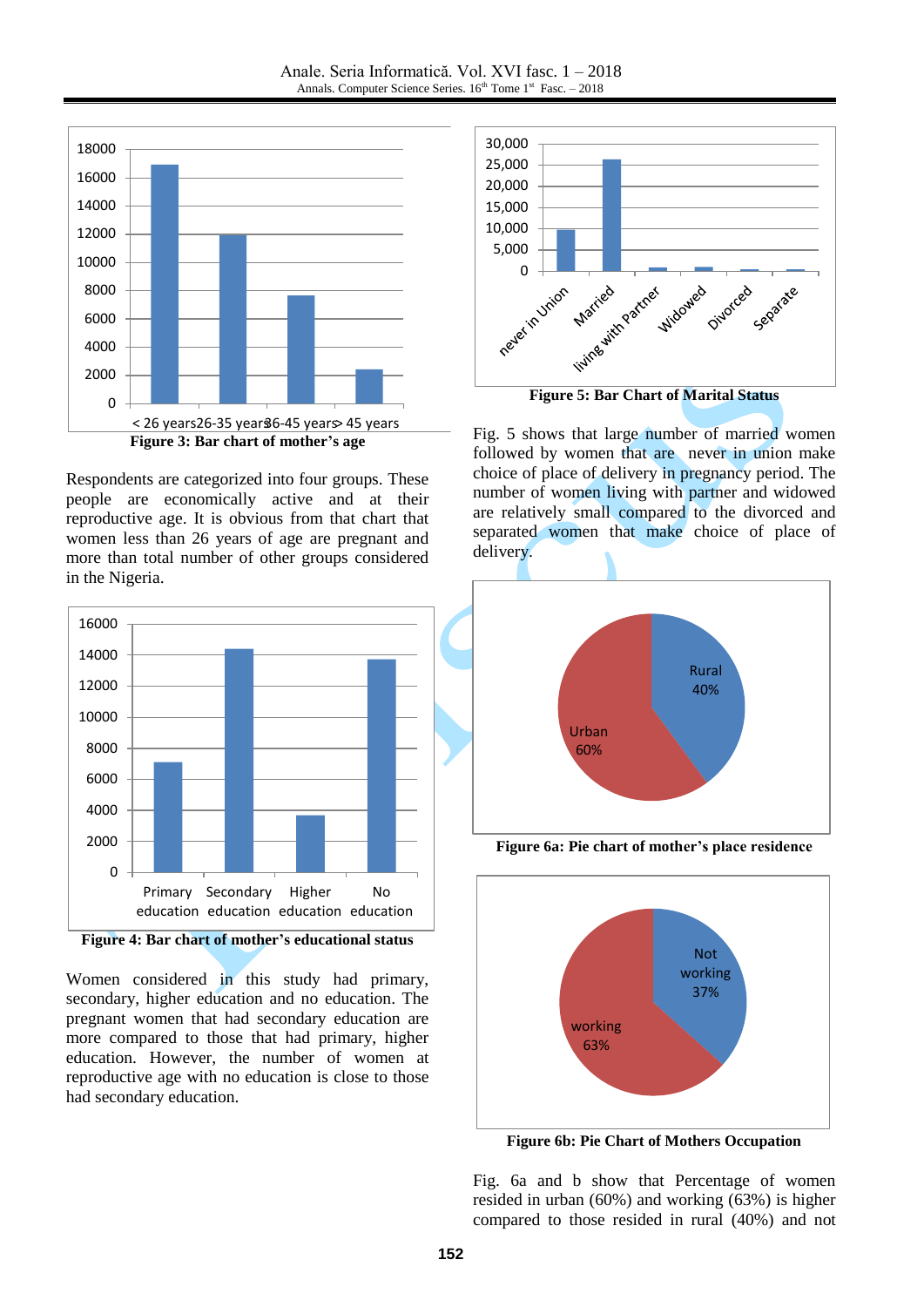working (37%). This shows that majority of women living in urban area are working and rural area are not working. This consequently influences their choice for place of delivery. Also, in large proportion this affects their income level which invariably effect the choice of health centre.



#### **Figure 7: Path diagram of choice (latent variable) of place of delivery: single factor model**

to demographic risk factors (observed variables). Circles represent latent variables, rectangles represent observed variables, arrows connecting circles and rectangles represent linear regressions, and short arrows pointing at rectangles from circle represent residual variability.

| choice of place of activery in Fugeria $(1.5000)$ |             |        |        |  |  |  |
|---------------------------------------------------|-------------|--------|--------|--|--|--|
| <b>Variables</b>                                  | Coefficient | std.er | pvalue |  |  |  |
| Resid                                             | 0.5990      | 0.0039 | 0.000  |  |  |  |
| Wealt                                             | $-0.9553$   | 0.0036 | 0.000  |  |  |  |
| Occup                                             | $-0.0250$   | 0.0053 | 0.000  |  |  |  |
| Educt                                             | $-0.6996$   | 0.0066 | 0.000  |  |  |  |
| Mage                                              | $-0.0275$   | 0.0053 | 0.000  |  |  |  |
| Religi                                            | 0.0135      | 0.0052 | 0.011  |  |  |  |
| Marit                                             | 0.1216      | 0.0055 | 0.000  |  |  |  |
|                                                   |             |        |        |  |  |  |

**Table 2: Effect of socio demographic risk factors on choice of place of delivery in Nigeria (P<0.05)**

Results from the table above show that all determinants considered significantly relate to the choice of place of delivery at 5% level of significance. The results imply that residence, religion and marital status positively influence the choice of place of delivery while wealth index, occupation, education status, mother age negatively influence it. Model identification is established by fixing the latent variable, choice of place of delivery coefficient for selected observed variables to zero. In the measurement model, Choice of place of delivery is significantly operationally depended on socio demographic risk factors. These socio demographic characteristics affect choice towards place of delivery.

Result from fig. 8 shows the hypothetical correlation among socio demographic risk factors and choice of place of delivery that are positive and negative. Place of residence, religion, marital status and wealth index, occupation, educational status, maternal age show positive and negative correlation respectively with unobserved variable, choice of place of delivery.

#### **Figure 8: Correlation matrix of socio demographic rick factors and latent variable**

|        |              |              |              |              | Figure 8: Correlation matrix of socio demographic rick factors and latent variable |           |           |        |
|--------|--------------|--------------|--------------|--------------|------------------------------------------------------------------------------------|-----------|-----------|--------|
|        | $Re$ sid     | Wealt        | Occup        | Educt        | Mage                                                                               | Religi    | Marit     | choice |
| Re sid |              |              |              |              |                                                                                    |           |           |        |
| Wealt  | $-0.5722275$ |              |              |              |                                                                                    |           |           |        |
| Occup  | $-0.0149318$ | 0.0238121    |              |              |                                                                                    |           |           |        |
| Educt  | $-0.4190799$ | 0.6683189    | 0.0174392    |              |                                                                                    |           |           |        |
| Mage   | $-0.0164874$ | 0.0262929    | 0.006861     | 0.019256     |                                                                                    |           |           |        |
| Religi | 0.0080677    | $-0.0128658$ | $-0.0003357$ | $-0.0094224$ | 0.006861                                                                           |           |           |        |
| Marit  | 0.0728493    | $-0.1161749$ | $-0.0030315$ | $-0.0850826$ | $-0.0033473$                                                                       | 0.0016379 |           |        |
| Choice | 0.5990192    | $-0.9552737$ | $-0.024927$  | $-0.6996099$ | $-0.0275239$                                                                       | 0.0134681 | 0.1216143 |        |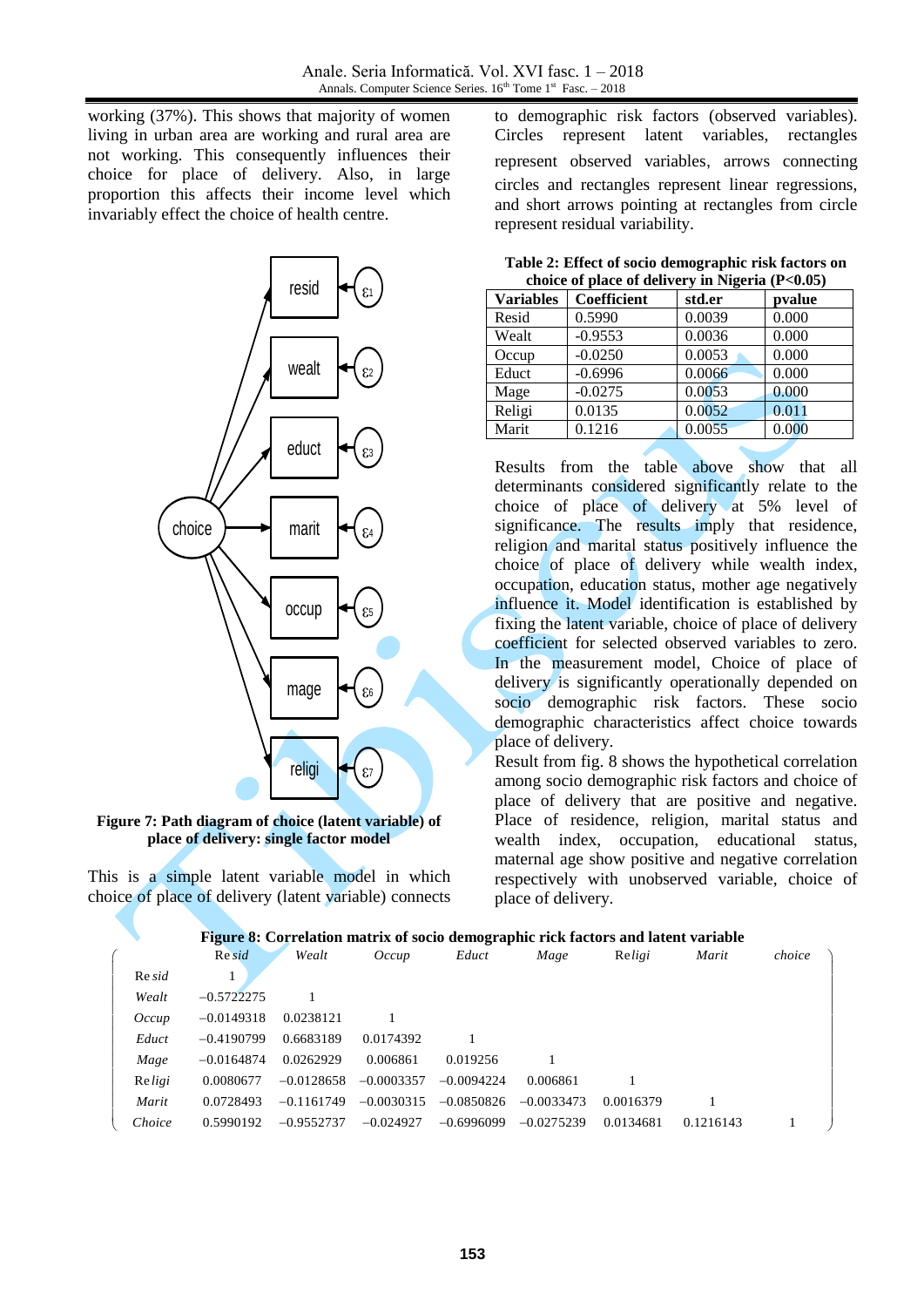Anale. Seria Informatică. Vol. XVI fasc. 1 – 2018 Annals. Computer Science Series.  $16<sup>th</sup>$  Tome  $1<sup>st</sup>$  Fasc.  $-2018$ 

| Table 3: Multiple Correlation Coefficient of Socio Demographic Risk Factors |               |                  |          |                  |        |            |
|-----------------------------------------------------------------------------|---------------|------------------|----------|------------------|--------|------------|
| Observed var.                                                               | <b>Fitted</b> | variance         | residual | <b>R.squared</b> | mc     | mc squared |
|                                                                             |               | <b>Predicted</b> |          |                  |        |            |
| Residence                                                                   | 0.2398        | 0.0861           | 0.1535   | 0.3588           | 0.5991 | 0.3588     |
| Wealth index                                                                | 1.9359        | 1.7664           | 0.1693   | 0.9126           | 0.9553 | 0.9126     |
| Education                                                                   | 1.0600        | 0.5188           | 0.5412   | 0.4895           | 0.6996 | 0.4895     |
| marital status                                                              | 0.0642        | 0.0095           | 0.6326   | 0.0148           | 0.1216 | 0.0148     |
| religion                                                                    | 0.2958        | 0.0000           | 0.2957   | 0.0018           | 0.1347 | 0.0018     |
| mother age                                                                  | 0.8685        | 0.0007           | 0.8679   | 0.0008           | 0.0275 | 0.0008     |
| occupation                                                                  | 0.2958        | 0.0001           | 0.2318   | 0.0006           | 0.0249 | 0.0006     |

The choice of place of delivery, latent variable is predicted by observed socio demographic risk factors. These observed and latent variables entered into model as direct determinants of place of delivery. Residuals are hypothesized by effect of choice of place of delivery on selected risk factors. The correlation between the observed socio demographic risk factors and unobserved variable, choice of place of delivery is 0.96. This implies that the fraction of total variance of observed variables explained by 0.92, and left unexplained 1-0.92=0.8. R-squared, mc, and mc squared all reported the relatedness of the indicated dependent variable with the model's linear prediction.

## **5. DISCUSSION OF RESULTS**

This study was designed to examine causal relationship between unobserved (choice of place of delivery and observed variables. Also examine the socio demographic risk factors of choice of place of delivery in Nigeria. Our finding confirmed that using SEM in examining the causal relationship between the unobservable variable, choice of place of delivery and observable variables, socio demographic risk factors, residence, educational status, religion, occupation, marital status and wealth index were significantly related to the choice of place of delivery among Nigerian women. The considered risk factors are hypothesized to affect individual choice. All considered independent variables are correlated with which their residual error in multiple regression analysis is unobserved, latent variables. This finding confirms relationship between place of delivery and risk factors in various studies and the effect of place of delivery to maternal and infantile mortality. Many studies have shown that place of delivery is always highly significantly to mortality and morbidity.

Characteristics of women are important to the living conditions of their health status. Both bar and pie charts show the distribution of socioeconomic risk factors. Socio economic risk factors are indicators of choice of place of delivery. Each of these risk factors mentioned above has its direct effect on choice of health centre and service Wealth index is the easiest measure of economic status to produce

good places of delivery. Choice of place of delivery is significantly measured by permanent status, wealth index other than consumption expenditure or income. Ability to pay for place of delivery and service is a prime concern for pregnant women who rationalize service through hospital charges. Wealth index is associated with a household's relative position in the distribution of wealth factors such as motorcycle, car, radio, telephone, electricity, television set, type of flooring, water supply, sanitation facilities and refrigerator. Fig.6a and b shows the distribution of mother's place of residence and their occupational status. Residence and occupation play a significant role in the choice of place of delivery. The both charts reveal that women in rural areas are mostly inhabited by the poorest, poorer households and that the richest, richer households live mostly in urban areas because of working status. Fig.5 shows the current marital status. Many women are bread winners thereby consequently makings them to be the heads of household; however, these women are single (never in union and living with partner) mother, divorcee, widow and separated. Choice of place of delivery varies substantially according to the economic status, women occupation and level of education. Maternal educational status shows great differences in educational attainments. Women that had secondary education are informed compared with those with primary education and no education about places of delivery and their service. In Fig. 6 total number of women that are gainful working is comparatively larger than those women not working. This influences the choice of place of delivery and antenatal visit to health centres. Results from Table 2 and 3 are estimates and coefficients of determination at different equation level. All considered observed risk factors are significantly influencing the choice of place of delivery and that each of the risk factors has high total variation explained compared to not explained by unobserved variable, choice of place of delivery. The correlation matrix of in Fig. 8 reveals that there are positive and negative correlations among the socio demographic observed variables and choice of place of delivery.